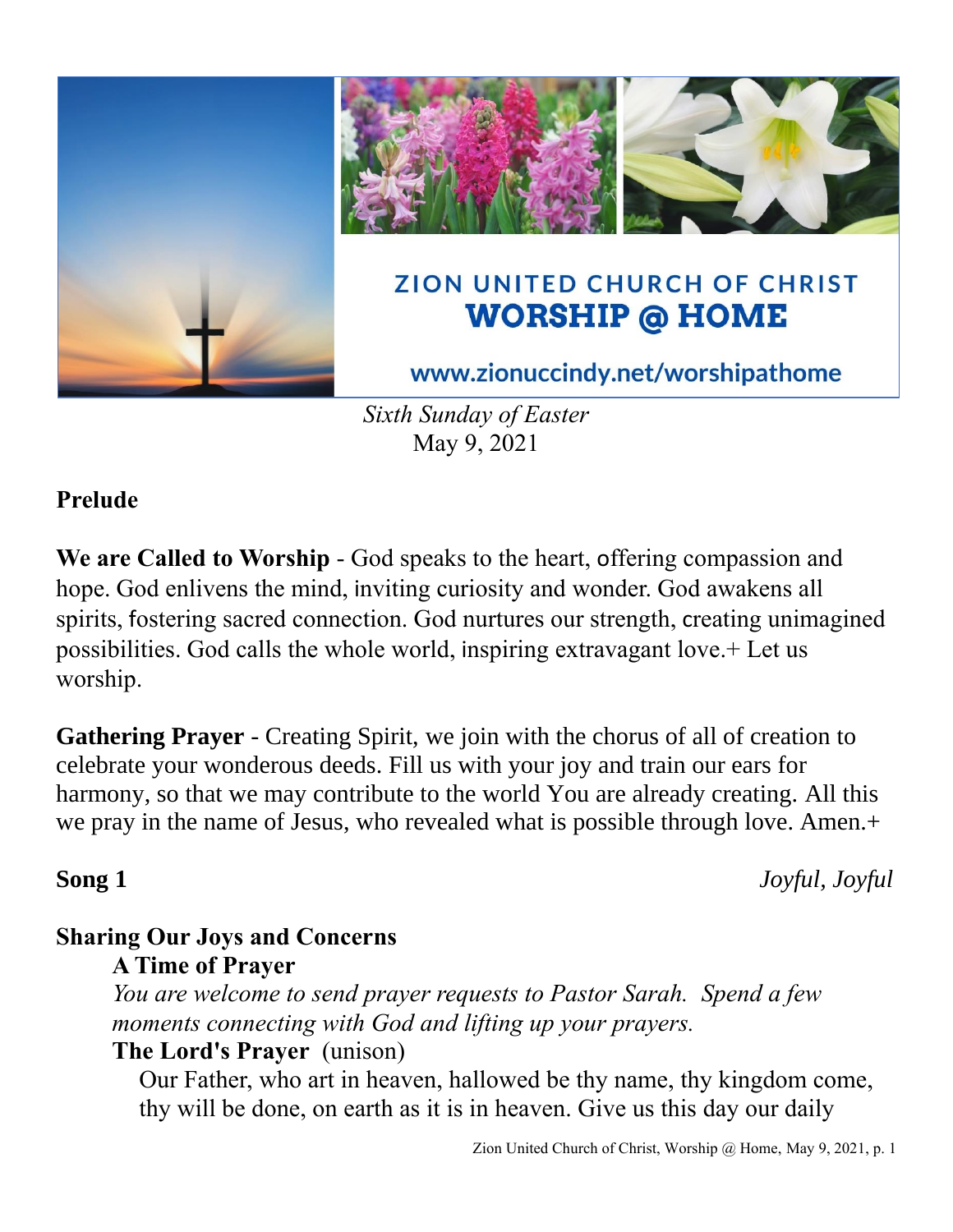bread. And forgive us our debts, as we forgive our debtors. And lead us not into temptation, but deliver us from evil. For thine is the kingdom, and the power, and the glory, forever. Amen.

### **We Hear God's Word** *John 15:9-17*

<sup>9</sup>As the Father has loved me, so I have loved you; abide in my love. <sup>10</sup>If you keep my commandments, you will abide in my love, just as I have kept my Father's commandments and abide in his love.  $11$  have said these things to you so that my joy may be in you, and that your joy may be complete.

12 'This is my commandment, that you love one another as I have loved you. <sup>13</sup>No one has greater love than this, to lay down one's life for one's friends. <sup>14</sup>You are my friends if you do what I command you. <sup>15</sup>I do not call you servants any longer, because the servant does not know what the master is doing; but I have called you friends, because I have made known to you everything that I have heard from my Father. <sup>16</sup>You did not choose me but I chose you. And I appointed you to go and bear fruit, fruit that will last, so that the Father will give you whatever you ask him in my name. <sup>17</sup>I am giving you these commands so that you may love one another.

5Everyone who believes that Jesus is the Christ has been born of God, and everyone who loves the parent loves the child. <sup>2</sup>By this we know that we love the children of God, when we love God and obey his commandments.  ${}^{3}$ For the love of God is this, that we obey his commandments. And his commandments are not burdensome,  ${}^{4}$  for whatever is born of God conquers the world. And this is the victory that conquers the world, our faith. <sup>5</sup>Who is it that conquers the world but the one who believes that Jesus is the Son of God?

6 This is the one who came by water and blood, Jesus Christ, not with the water only but with the water and the blood. And the Spirit is the one that testifies, for the Spirit is the truth.

**Meditation** *Joy, Joy, Joy, Joy, Down in My Heart*

**Song 2** *Leaning on the Everlasting Arms*

*1 John 5:1-6*

## **We Respond to God's Word with Our Giving**

Zion United Church of Christ, Worship @ Home, May 9, 2021, p. 2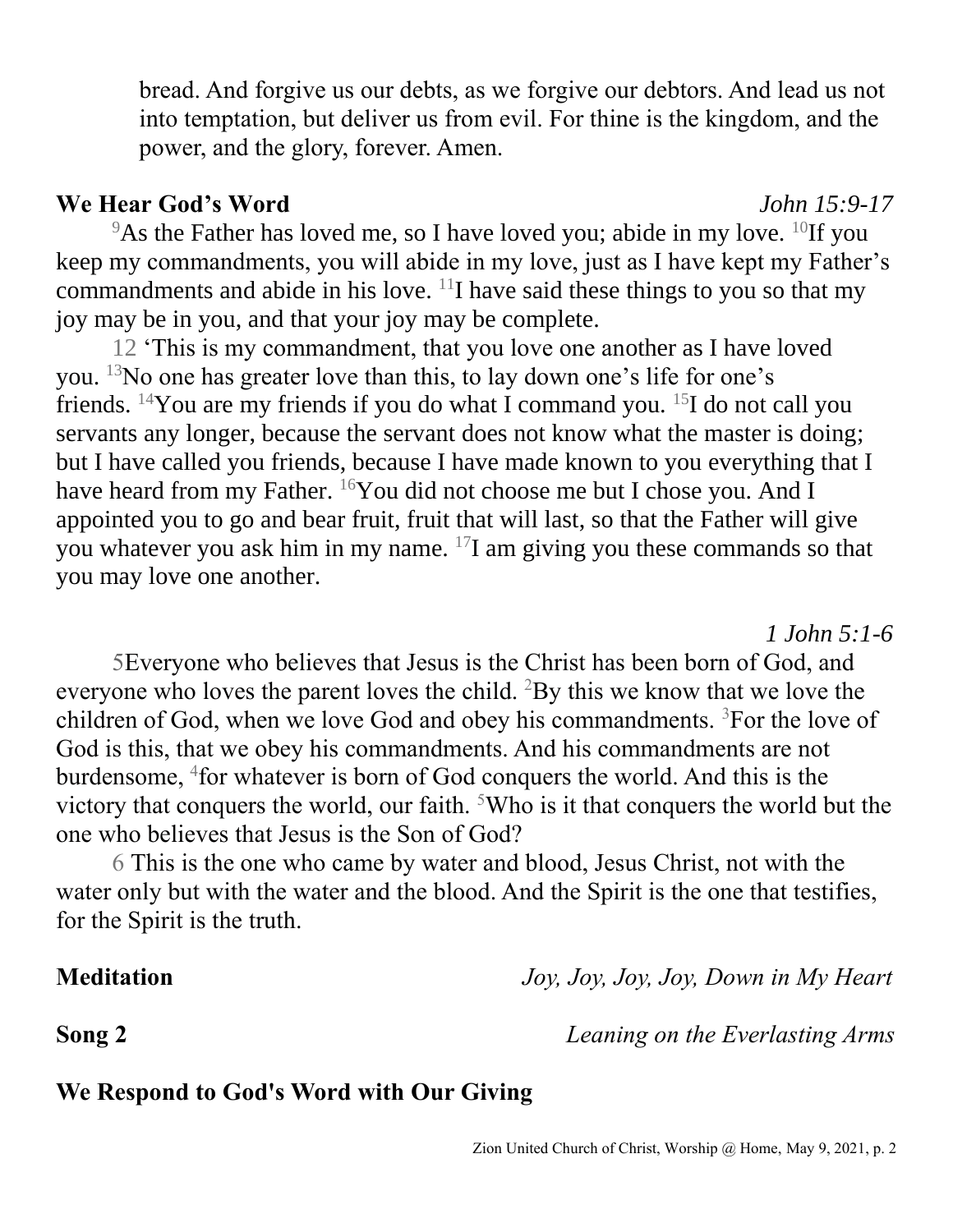**Invitation –** It is one thing to memorize the words of Jesus. But it is another thing to let those words transform us and rearrange our priorities and our lives. In these moments for quiet and reflection, what is it that God is inviting you to rearrange about your priorities? What is it that you want to offer to the Church and to the world as a practice of God's love?+ Let us bring our gifts to God.

**May Benevolence** – Our May Benevolence Offering will go to support the UCC's Strengthen the Church (STC) Offering. This special offering reflects the shared commitment of people across the United Church of Christ to cooperatively build up the UCC. Conferences and the national setting equally share the gifts given by members and friends through their local congregations. The funds raised support leadership development, new churches, youth ministry, and innovation in existing congregations. By your generosity to this offering, you build up the Body of Christ. As God calls our congregations to be the church in new ways, your generosity will plant new churches, awaken new ideas in existing churches and develop the spiritual life in our youth and young adults.

You can mail your offerings to our office. We check the mail regularly.

Zion United Church of Christ 8916 E. Troy Ave. Indianapolis, IN 46239

Or, donate online at zionuccindy.net/donate.

## **Doxology**

**We Give Thanks** – With hearts full of gratitude and joy, we come to you, O God, with these our gifts. May they be signs of our recommitment to you to follow in your ways and keep your commandments. Bless these gifts that they might carry your love far and wide through our ministry together. Amen.

**We Are Sent Forth with a Blessing –** Let us go forth thankful that we have come. Let us go forth renewed in God's abiding love. And let us go forth rejoicing in the Good News, of Jesus Christ, whose love will never let us go. Amen.~

## **Postlude**